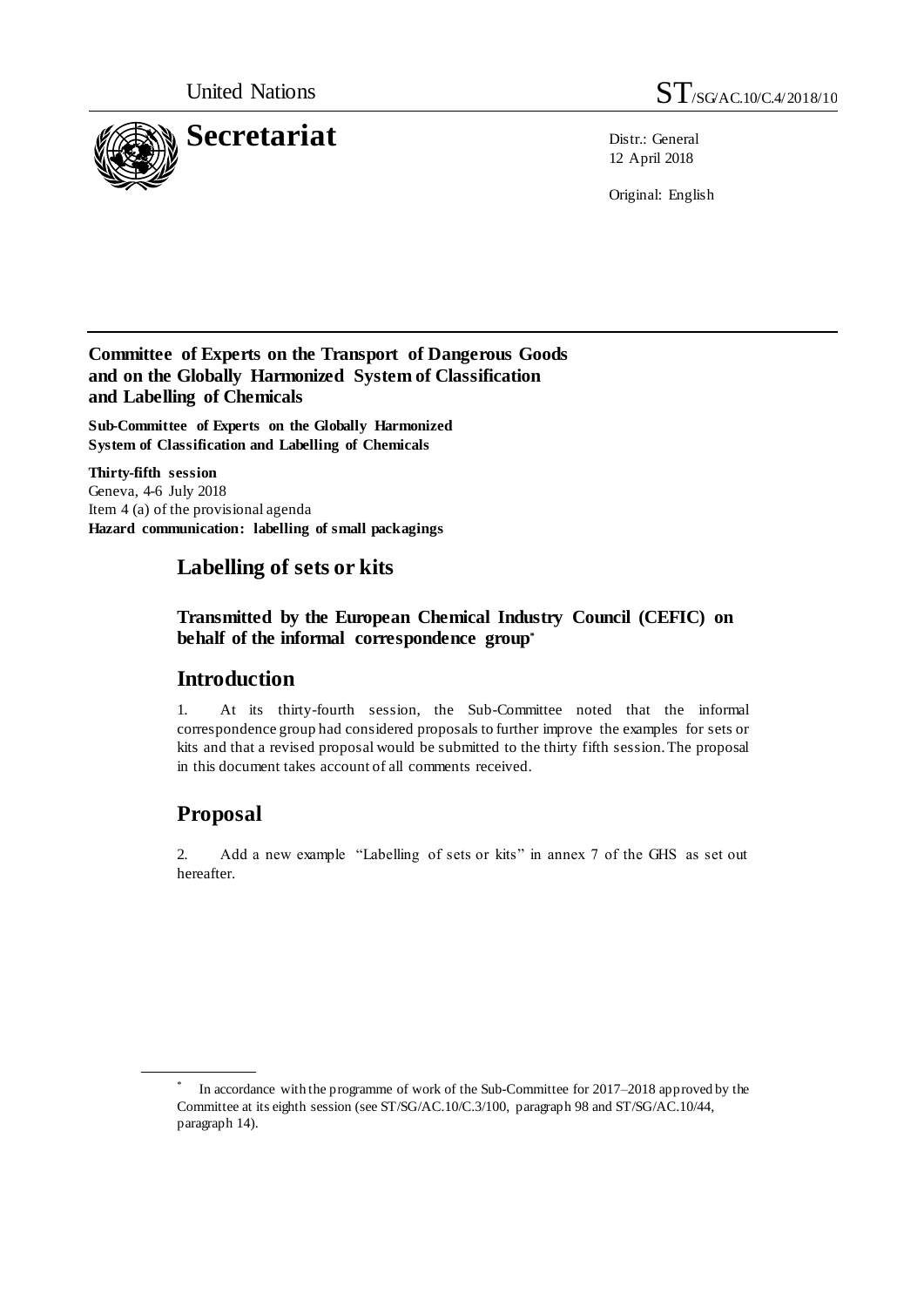#### **"Example 10: Labelling of - sets or kits**

A set or kit is a combination packaging intended for defined applications. Generally a set or kit contains two or more small removable inner containers. Each inner container contains different products which can be hazardous or not hazardous substances or mixtures.

This example illustrates ways to label sets or kits where the manufacturer/supplier or competent authority has determined there is insufficient space to place together on each inner container within the kit, the GHS pictogram(s), signal word and hazard statement(s) in accordance with 1.4.10.5.4.1. This may occur when, for example, the inner containers are small, or there are a large number of hazard statements assigned to the chemical, or the information needs to be presented in multiple languages, so all the information cannot be printed on the label in a size that is easily legible. Two different scenarios where this may arise are illustrated, together with ways to provide the necessary GHS information.

#### **Scenario A**

The set or kit comprises an outer packaging containing the following inner containers: four cuvettes, each filled with the same substance or mixture (reagent 1) and two larger containers each filled with another substance or mixture (reagent 2).

The approach is to provide minimum information on each of the inner containers containing hazardous substances or mixtures, and to provide the full GHS label information for each hazardous substance or mixture on the outer packaging. For clarity, the full label information for each hazardous substance or mixture is grouped together on the outer packaging.

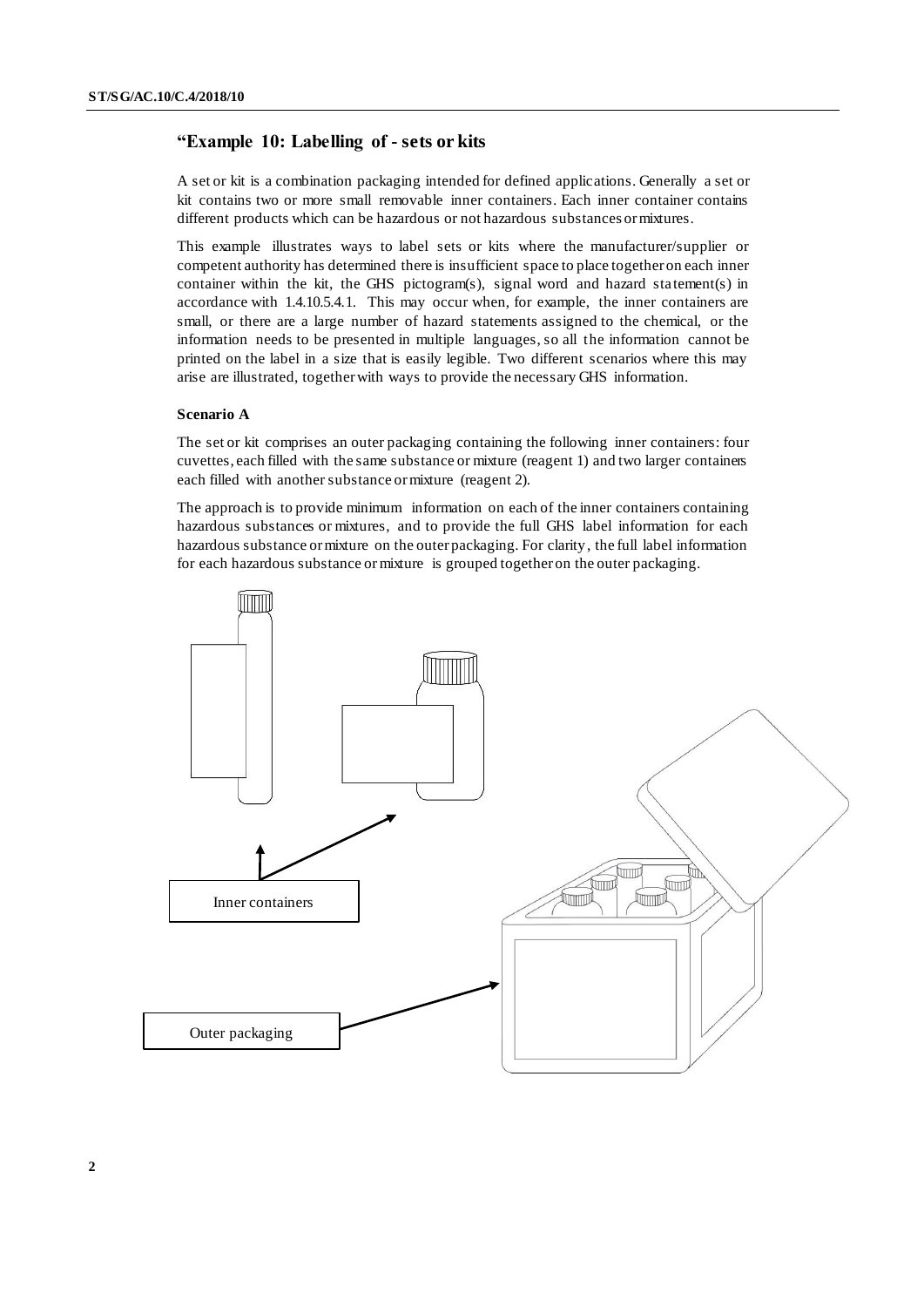#### **Inner container label**

As the area available for a label on the inner containers is not sufficient to include all the required GHS label elements, the following minimum information is included on the label of each hazardous substance or mixture:

- Product identifier<sup>1</sup>, and an identifier for each substance or mixture matching the identifier used on the outer packaging label and SDS for that substance or mixture, e.g., "Reagent 1" and "Reagent 2"
- Pictogram(s)
- Signal word
- The statement "Read full label"
- Supplier identification (i.e. name and telephone number)



#### **Outer packaging label**

In addition to the set or kit identifier, in this case Reagent Kit for water analysis (see below), all the required GHS label elements appear on the outer packaging for each hazardous substance or mixture.

The label elements for each substance or mixture on the outer packaging are grouped together in order to distinguish clearly which label elements are assigned to which substance or mixture.

<sup>&</sup>lt;sup>1</sup> Where hazardous components are required on the label, they are displayed in the appropriate languages on the outer packaging label.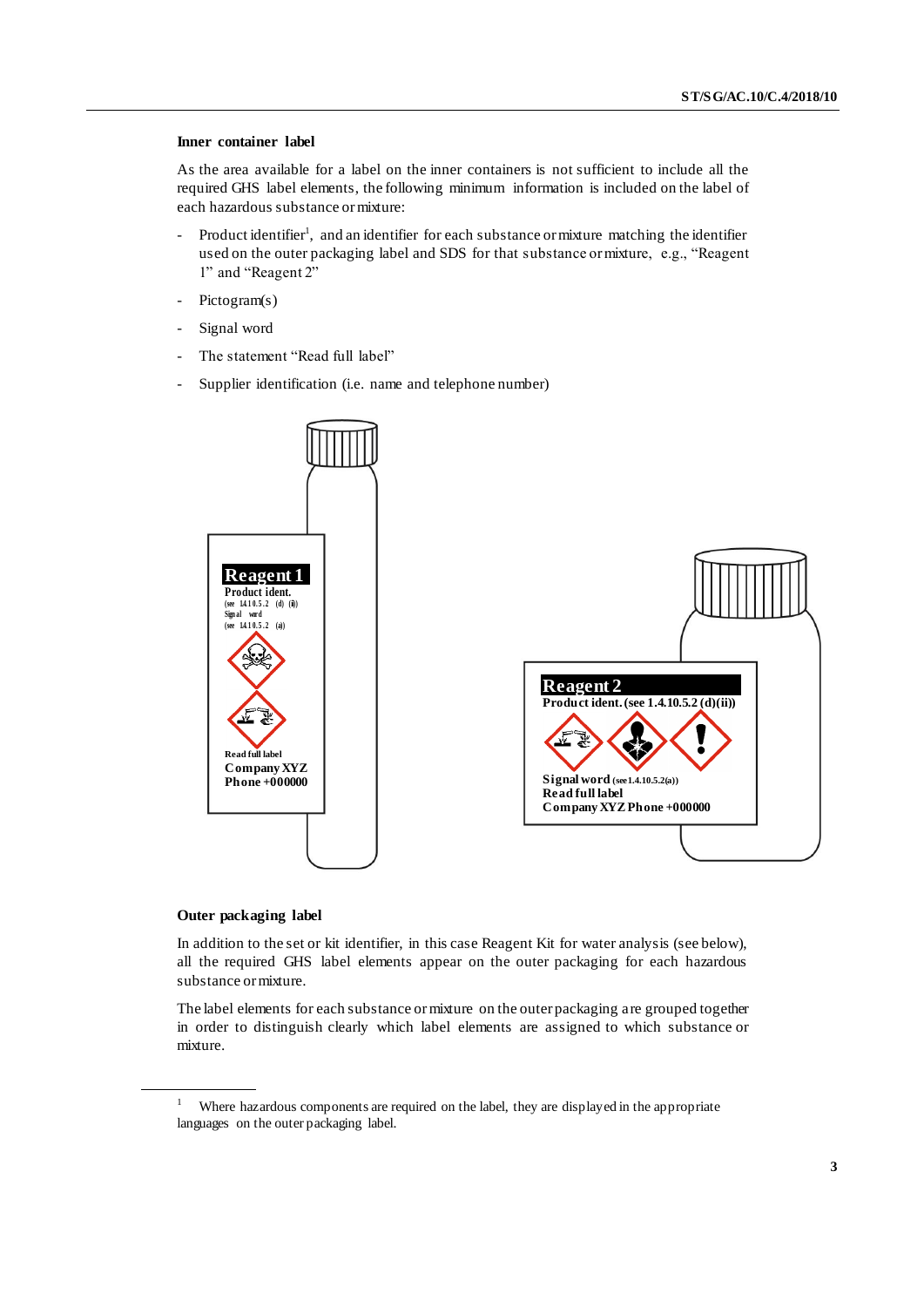However, the supplier identification need appear only once on the outer packaging. Where possible any supplemental information may also be included on the outer packaging.

When a large number of precautionary statements are required, the precautionary statements may be located separately from the rest of the label elements, though general precautionary statements (Table A3.2.1) and precautionary statements for storage need only appear once (see also A3.3.2 in Annex 3 on flexibility in the use of precautionary statements to avoid inappropriate statements, taking into account the nature of the user (e.g. consumers, employers and workers) the quantities supplied, and the intended and foreseeable circumstances of use. In these circumstances, the precautionary statements for each substance or mixture should be grouped together on the same side of the outer packaging and on a surface that is visible under normal conditions of use.



#### **Scenario B**

This scenario addresses the situation where it is not possible to affix all appropriate GHS labelling elements for each hazardous substance or mixture in the kit directly on the outer packaging label (due to technical reasons such as the size and shape of this packaging).

This scenario presents a sample kit used for marketing purposes which consist of a large number of different substances or mixtures in individual containers (sample bottles)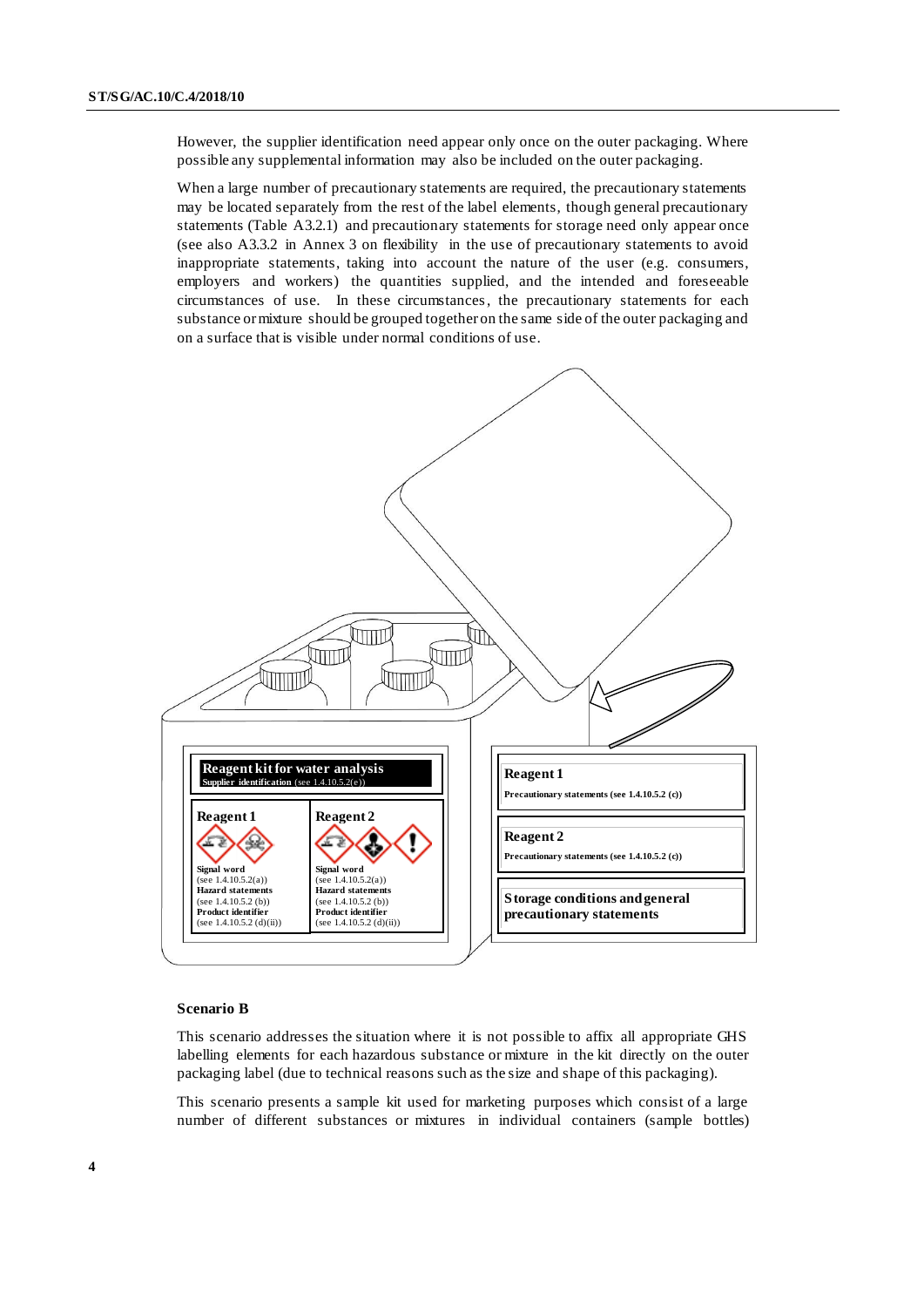presented in an outer packaging (e.g. a box). Depending upon the contents of each bottle, some or all of the different substances or mixtures may be classified as hazardous. The individual inner containers (e.g. bottles) are stored in the outer packaging throughout the lifecycle of the sample kit. Customers may select individual bottles and remove them from the box to check clarity, colour or odour and then replace them into the open slot within the outer packaging.



#### **Individual container label**

As the area available for a label on the different individual containers is not sufficient to include all required GHS label elements, the following minimum required information should be required:

- supplier identification (i.e. name and telephone number)
- product identifier<sup>1</sup>
- pictogram(s)
- signal word
- the statement "Read full label enclosed"

<sup>&</sup>lt;sup>1</sup> Where hazardous components are required to be identified on the label they are displayed in the appropriate languages as part of the full label information attached to the inside of the kit.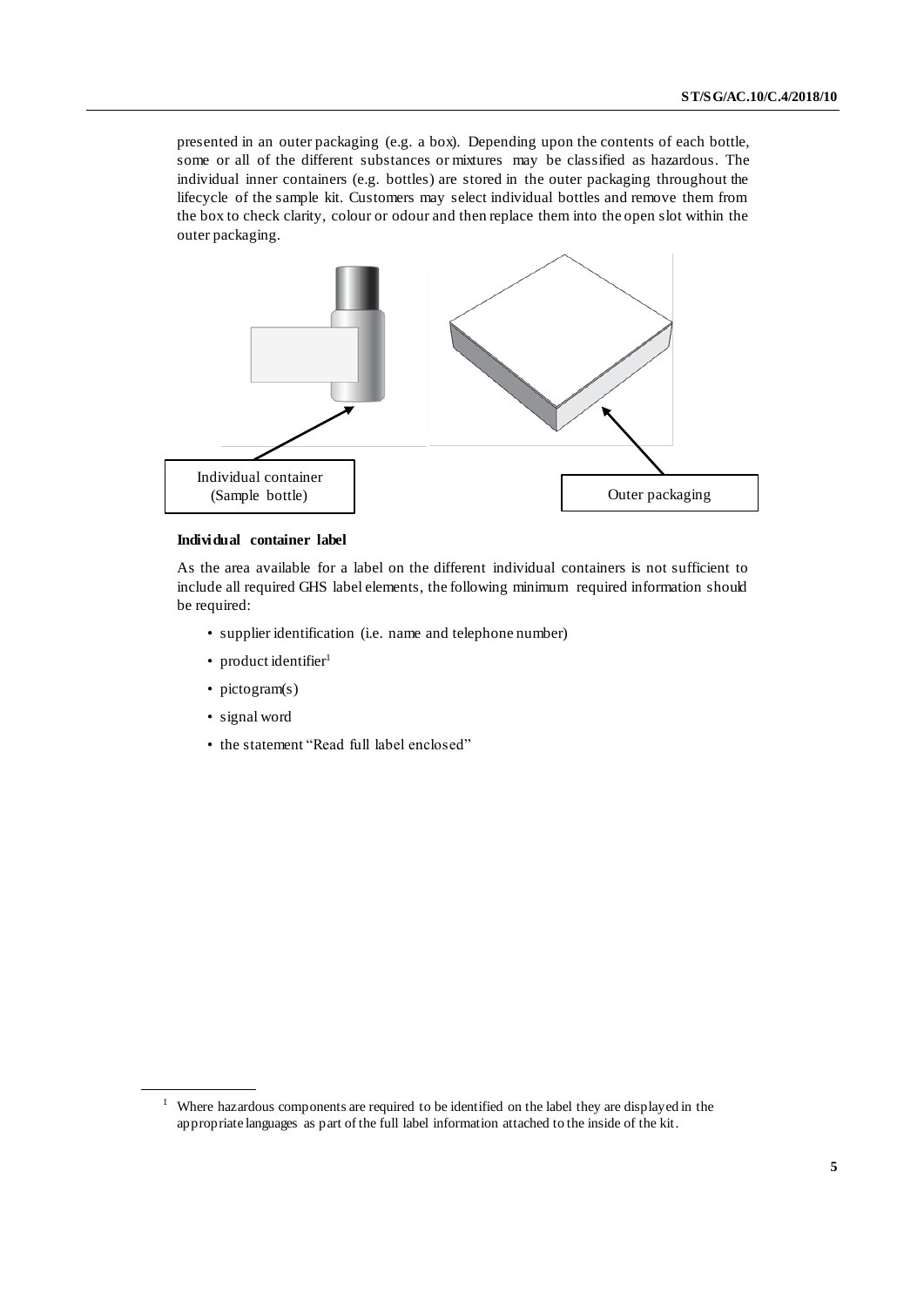

Example of individual container label

#### **Full label information**

Attached to the inside of the outer packaging is the full GHS label information for each individual container containing a hazardous substance or mixture. The individual product identifiers on the label align with the product identifier on the individual container label. An example of the content of the full label information is shown below.

| Product<br>identifier<br>(see $1.4.10.5.2$ )<br>$(d)$ (ii)) | Pictogram(s)<br>(see $1.4.10.4$ ) | Signal word<br>(see 1.4.10.5.2 (a)) | Hazard statement(s)<br>(see 1.4.10.5.2 (b))                                                                          | Precautionary<br>statement(s)<br>(see $1.4.10.5.2$ (c))                                                                                                                                                                                                        | Supplemental<br>information<br>(see $1.4.10.5.4.2$ ) |
|-------------------------------------------------------------|-----------------------------------|-------------------------------------|----------------------------------------------------------------------------------------------------------------------|----------------------------------------------------------------------------------------------------------------------------------------------------------------------------------------------------------------------------------------------------------------|------------------------------------------------------|
| 123                                                         |                                   | Warning                             | Flammable liquid and<br>vapour.<br>Causes skin irritation.<br>Toxic to aquatic life<br>with long lasting<br>effects. | Keep away from heat,<br>hot surfaces, sparks, open<br>flames and other<br>ignition sources. No<br>smoking.<br>Keep container tightly<br>closed.<br>Use explosion-proof<br>equipment.<br>Use non-sparking tools.<br>Take action to prevent<br>static discharge. |                                                      |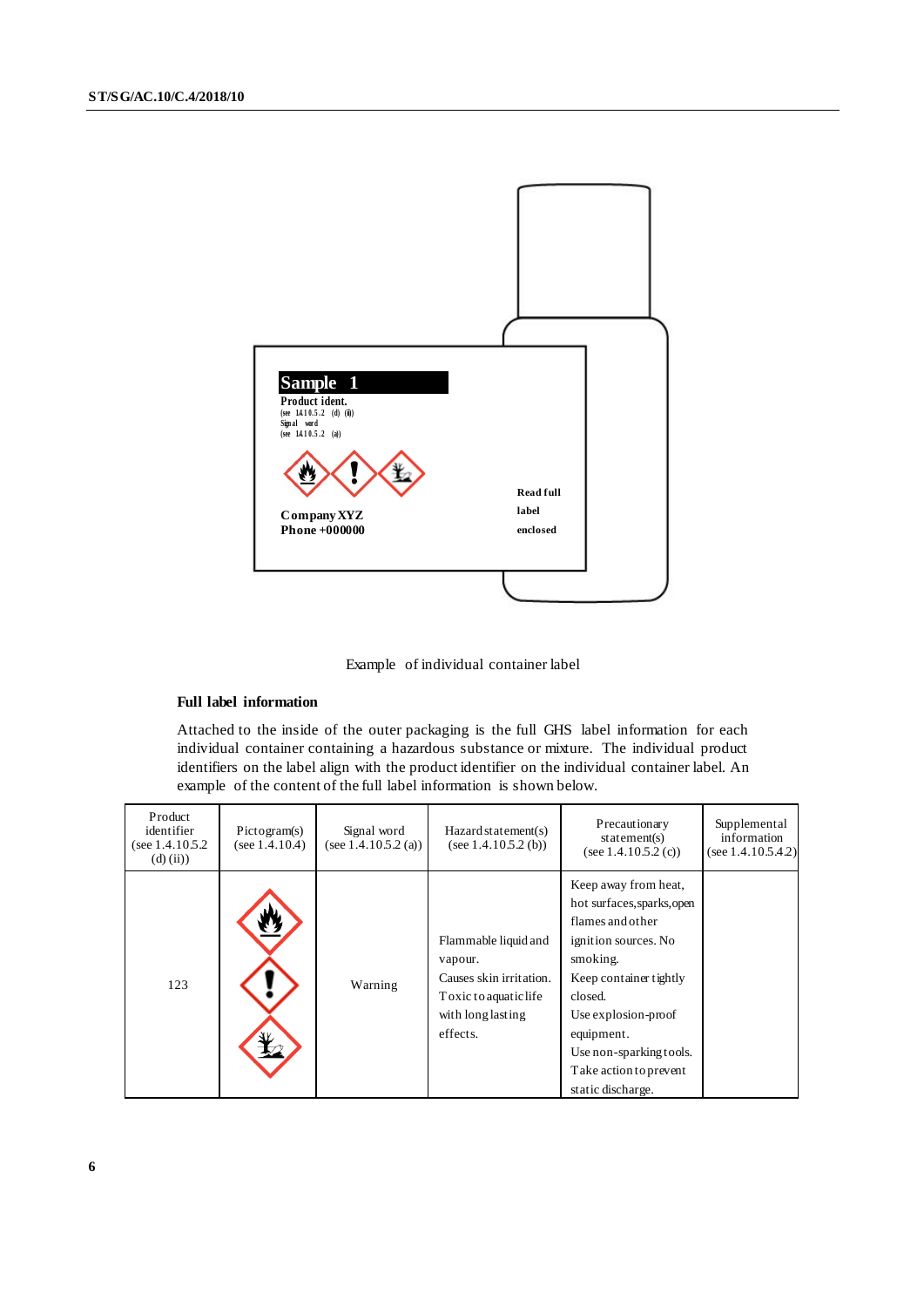| Product<br>identifier<br>(see $1.4.10.5.2$ )<br>$(d)$ (ii)) | Pictogram(s)<br>(see $1.4.10.4$ ) | Signal word<br>(see $1.4.10.5.2$ (a)) | Hazard statement(s)<br>(see $1.4.10.5.2$ (b)) | Precautionary<br>statement(s)<br>(see $1.4.10.5.2$ (c)) | Supplemental<br>information<br>(see 1.4.10.5.4.2) |
|-------------------------------------------------------------|-----------------------------------|---------------------------------------|-----------------------------------------------|---------------------------------------------------------|---------------------------------------------------|
|                                                             |                                   |                                       |                                               | Avoid release to the                                    |                                                   |
|                                                             |                                   |                                       |                                               | environment.                                            |                                                   |
|                                                             |                                   |                                       |                                               | Wear protective gloves.                                 |                                                   |
|                                                             |                                   |                                       |                                               | IF ON SKIN (or hair):                                   |                                                   |
|                                                             |                                   |                                       |                                               | Take off immediately all                                |                                                   |
|                                                             |                                   |                                       |                                               | contaminated clothing.                                  |                                                   |
|                                                             |                                   |                                       |                                               | Rinse skin with water.                                  |                                                   |
|                                                             |                                   |                                       |                                               | In case of fire: Use dry                                |                                                   |
|                                                             |                                   |                                       |                                               | sand, dry chemical or                                   |                                                   |
|                                                             |                                   |                                       |                                               | alcohol-resistant foam                                  |                                                   |
|                                                             |                                   |                                       |                                               | for extinction.                                         |                                                   |
|                                                             |                                   |                                       |                                               | Store in a well-                                        |                                                   |
|                                                             |                                   |                                       |                                               | ventilated place. Keep                                  |                                                   |
|                                                             |                                   |                                       |                                               |                                                         |                                                   |
|                                                             |                                   |                                       |                                               | cool.                                                   |                                                   |

Although the contents of each inner container may not be classified as hazardous according to the GHS, and thus would not need to be identified, it may be identified with a statement such as "Not meeting classification criteria" or "Not classified as hazardous" so as to eliminate confusion on the part of the user if the contents of an inner container is omitted from the full label information.

The document containing the full GHS label information should be organized and printed in a format that allows the user to readily identify the information for each individual container. The visibility of the label elements should be ensured without the aid of any device other than corrective lenses. The approach of this scenario may become infeasible if, given the number of samples, required languages, and precautionary statements, the document grows so large it becomes difficult to locate quickly the label information for a particular inner container.